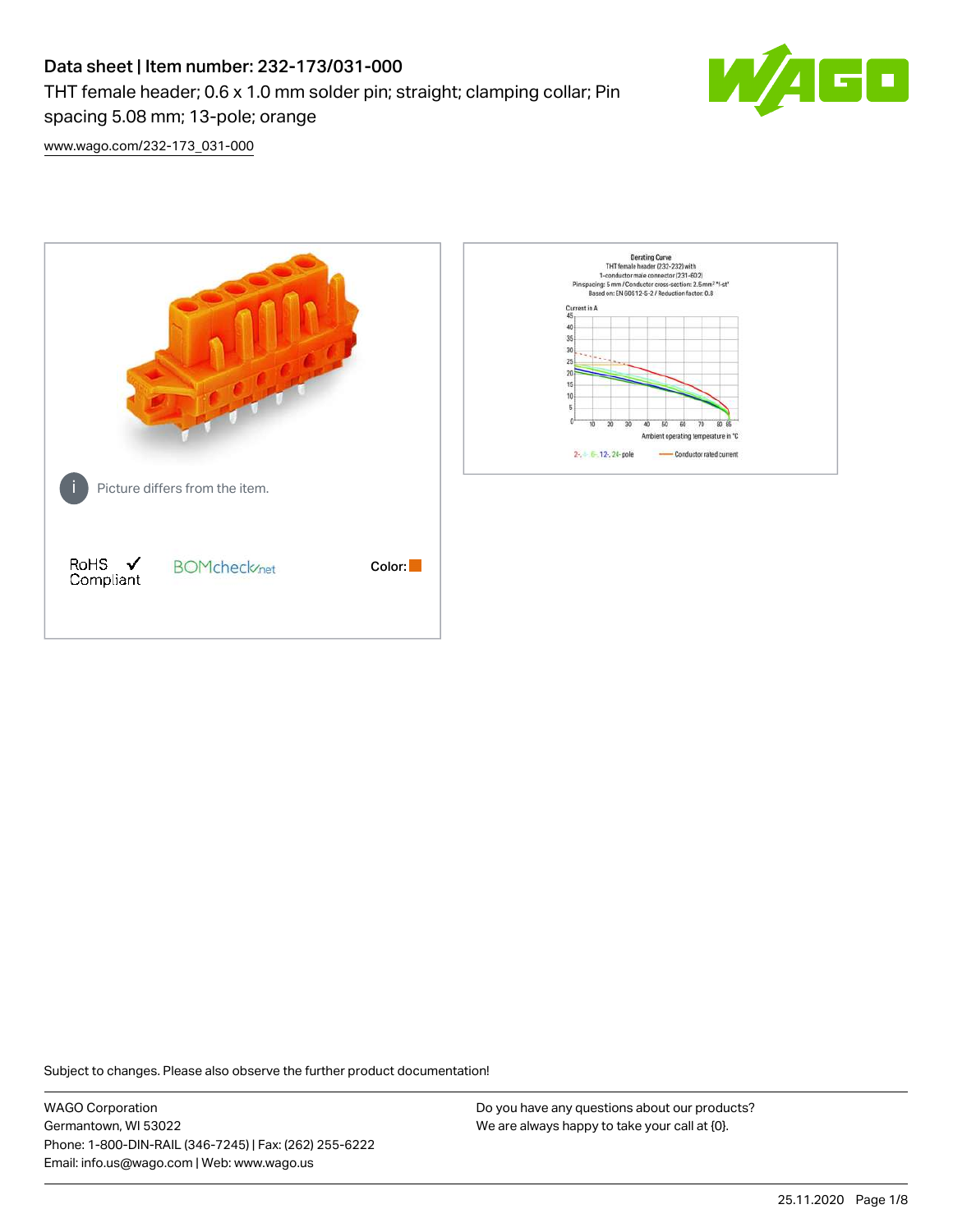



#### Item description

- $\blacksquare$ Horizontal or vertical PCB mounting via straight or angled solder pins
- П For board-to-board and board-to-wire connections
- $\blacksquare$ Touch-proof PCB outputs
- $\blacksquare$ Easy-to-identify PCB inputs and outputs
- $\blacksquare$ With coding fingers

#### Safety information 1:

The MCS - MULTI CONNECTION SYSTEM includes connectors without breaking capacity in accordance with DIN EN 61984. When used as intended, these connectors must not be connected/disconnected when live or under load. The circuit design should ensure header pins, which can be touched, are not live when unmated.

## Data Electrical data

Subject to changes. Please also observe the further product documentation!

WAGO Corporation Germantown, WI 53022 Phone: 1-800-DIN-RAIL (346-7245) | Fax: (262) 255-6222 Email: info.us@wago.com | Web: www.wago.us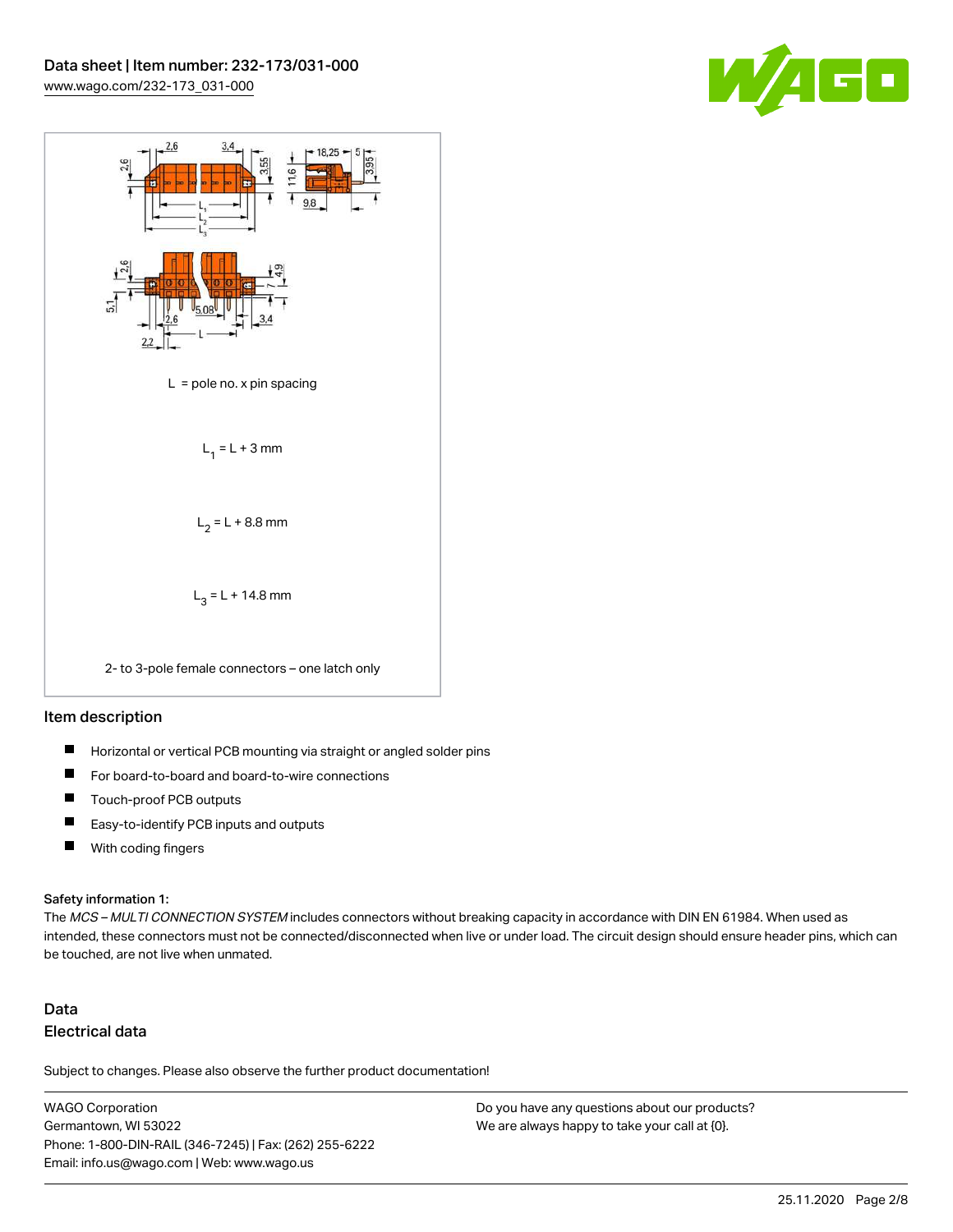

### Ratings per IEC/EN 60664-1

| Ratings per                 | IEC/EN 60664-1                                                        |
|-----------------------------|-----------------------------------------------------------------------|
| Rated voltage (III / 3)     | 320 V                                                                 |
| Rated surge voltage (III/3) | 4 <sub>k</sub> V                                                      |
| Rated voltage (III/2)       | 320 V                                                                 |
| Rated surge voltage (III/2) | 4 <sub>k</sub> V                                                      |
| Nominal voltage (II/2)      | 630 V                                                                 |
| Rated surge voltage (II/2)  | 4 <sub>k</sub> V                                                      |
| Rated current               | 12A                                                                   |
| Legend (ratings)            | $(III / 2)$ $\triangle$ Overvoltage category III / Pollution degree 2 |

### Ratings per UL 1059

| Approvals per                  | UL 1059 |
|--------------------------------|---------|
| Rated voltage UL (Use Group B) | 300 V   |
| Rated current UL (Use Group B) | 15 A    |
| Rated voltage UL (Use Group D) | 300 V   |
| Rated current UL (Use Group D) | 10A     |

### Ratings per UL 1977

| Rated voltage UL 1977 | 600 <sup>V</sup><br>. |
|-----------------------|-----------------------|
| Rated current UL 1977 |                       |

## Ratings per CSA

| Approvals per                   | CSA   |
|---------------------------------|-------|
| Rated voltage CSA (Use Group B) | 300 V |
| Rated current CSA (Use Group B) | 15 A  |
| Rated voltage CSA (Use Group D) | 300 V |
| Rated current CSA (Use Group D) | 10 A  |

### Connection data

| Pole No.                          | 13 |
|-----------------------------------|----|
| Total number of connection points | 13 |
| Total number of potentials        | 13 |
| Number of connection types        |    |
| Number of levels                  |    |

Subject to changes. Please also observe the further product documentation!

| <b>WAGO Corporation</b>                                | Do you have any questions about our products? |
|--------------------------------------------------------|-----------------------------------------------|
| Germantown, WI 53022                                   | We are always happy to take your call at {0}. |
| Phone: 1-800-DIN-RAIL (346-7245)   Fax: (262) 255-6222 |                                               |
| Email: info.us@wago.com   Web: www.wago.us             |                                               |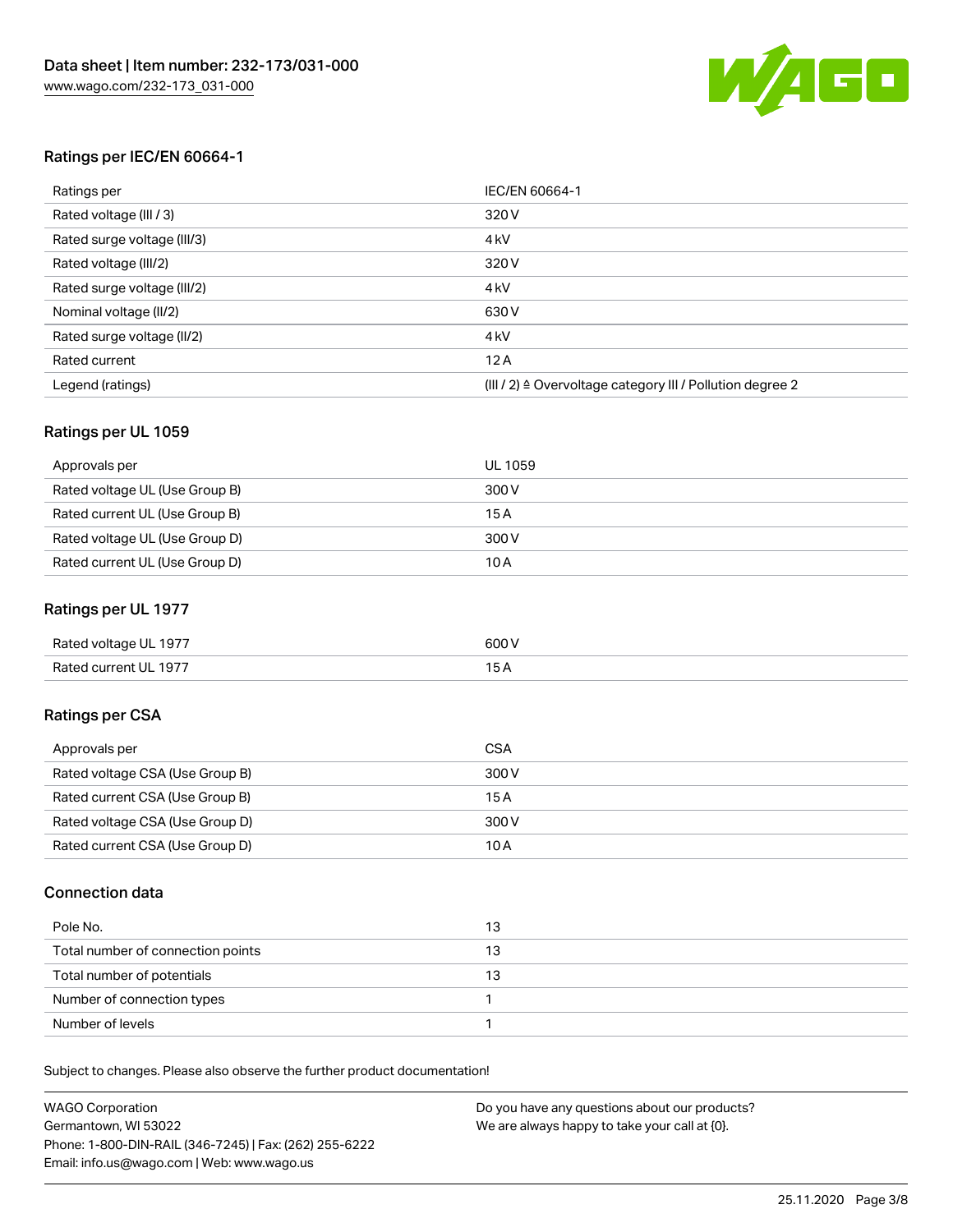

## Physical data

| Pin spacing                          | 5.08 mm / 0.2 inch    |
|--------------------------------------|-----------------------|
| Width                                | 80.84 mm / 3.183 inch |
| Height                               | 23.25 mm / 0.915 inch |
| Height from the surface              | 18.25 mm / 0.719 inch |
| Depth                                | 11.6 mm / 0.457 inch  |
| Solder pin length                    | $5 \,\mathrm{mm}$     |
| Solder pin dimensions                | $0.6 \times 1$ mm     |
| Drilled hole diameter with tolerance | $1.3$ $(+0.1)$ mm     |

## Mechanical data

| Mounting type | Mounting flange       |
|---------------|-----------------------|
| Mounting type | Feed-through mounting |
|               | Panel mounting        |

## Plug-in connection

| Contact type (pluggable connector) | Female connector/socket |
|------------------------------------|-------------------------|
| Connector (connection type)        | for PCB                 |
| Mismating protection               | No                      |
| Mating direction to the PCB        | 90°                     |

### PCB contact

| PCB contact                         | THT                                        |
|-------------------------------------|--------------------------------------------|
| Solder pin arrangement              | over the entire female connector (in-line) |
| Number of solder pins per potential |                                            |

## Material Data

| Color                       | orange            |
|-----------------------------|-------------------|
| Material group              |                   |
| Insulation material         | Polyamide (PA66)  |
| Flammability class per UL94 | V <sub>0</sub>    |
| Contact material            | Copper alloy      |
| Contact plating             | tin-plated        |
| Weight                      | 11.9 <sub>g</sub> |

Subject to changes. Please also observe the further product documentation!

| <b>WAGO Corporation</b>                                | Do you have any questions about our products? |
|--------------------------------------------------------|-----------------------------------------------|
| Germantown, WI 53022                                   | We are always happy to take your call at {0}. |
| Phone: 1-800-DIN-RAIL (346-7245)   Fax: (262) 255-6222 |                                               |
| Email: info.us@wago.com   Web: www.wago.us             |                                               |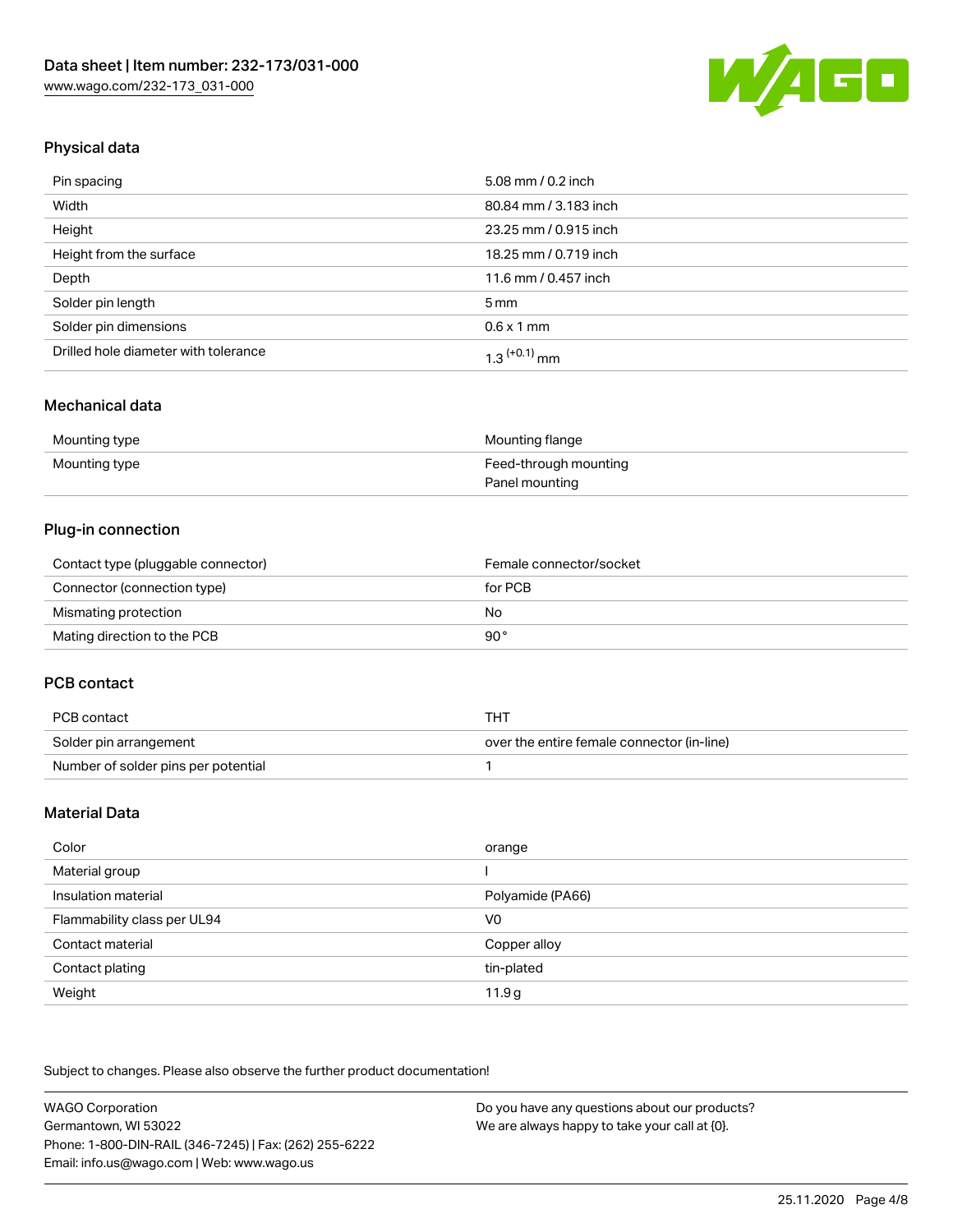

### Environmental Requirements

### Commercial data

| Packaging type        | <b>BOX</b>    |
|-----------------------|---------------|
| Country of origin     | DE            |
| <b>GTIN</b>           | 4055143577625 |
| Customs tariff number | 85366990990   |

### Approvals / Certificates

#### Ship Approvals

| Logo                             | Approval                                                | <b>Additional Approval Text</b> | Certificate<br>name                 |
|----------------------------------|---------------------------------------------------------|---------------------------------|-------------------------------------|
| ABS.                             | <b>ABS</b><br>American Bureau of Shipping               |                                 | $19 -$<br>HG15869876-<br><b>PDA</b> |
| <b>BUREAU</b>                    | BV<br>Bureau Veritas S.A.                               | IEC 60998                       | 11915/D0 BV                         |
| <b>DNV-GL</b><br><b>MARITIME</b> | <b>DNV GL</b><br>Det Norske Veritas, Germanischer Lloyd | -                               | TAE 000016Z                         |

#### UL-Approvals

| Logo | Approval                                    | <b>Additional Approval Text</b> | Certificate<br>name |
|------|---------------------------------------------|---------------------------------|---------------------|
| Э.   | UL<br>UL International Germany GmbH         | <b>UL 1977</b>                  | E45171              |
| 8    | <b>UR</b><br>Underwriters Laboratories Inc. | <b>UL 1059</b>                  | E45172<br>sec. 18   |

Subject to changes. Please also observe the further product documentation!

| <b>WAGO Corporation</b>                                | Do you have any questions about our products? |
|--------------------------------------------------------|-----------------------------------------------|
| Germantown, WI 53022                                   | We are always happy to take your call at {0}. |
| Phone: 1-800-DIN-RAIL (346-7245)   Fax: (262) 255-6222 |                                               |
| Email: info.us@wago.com   Web: www.wago.us             |                                               |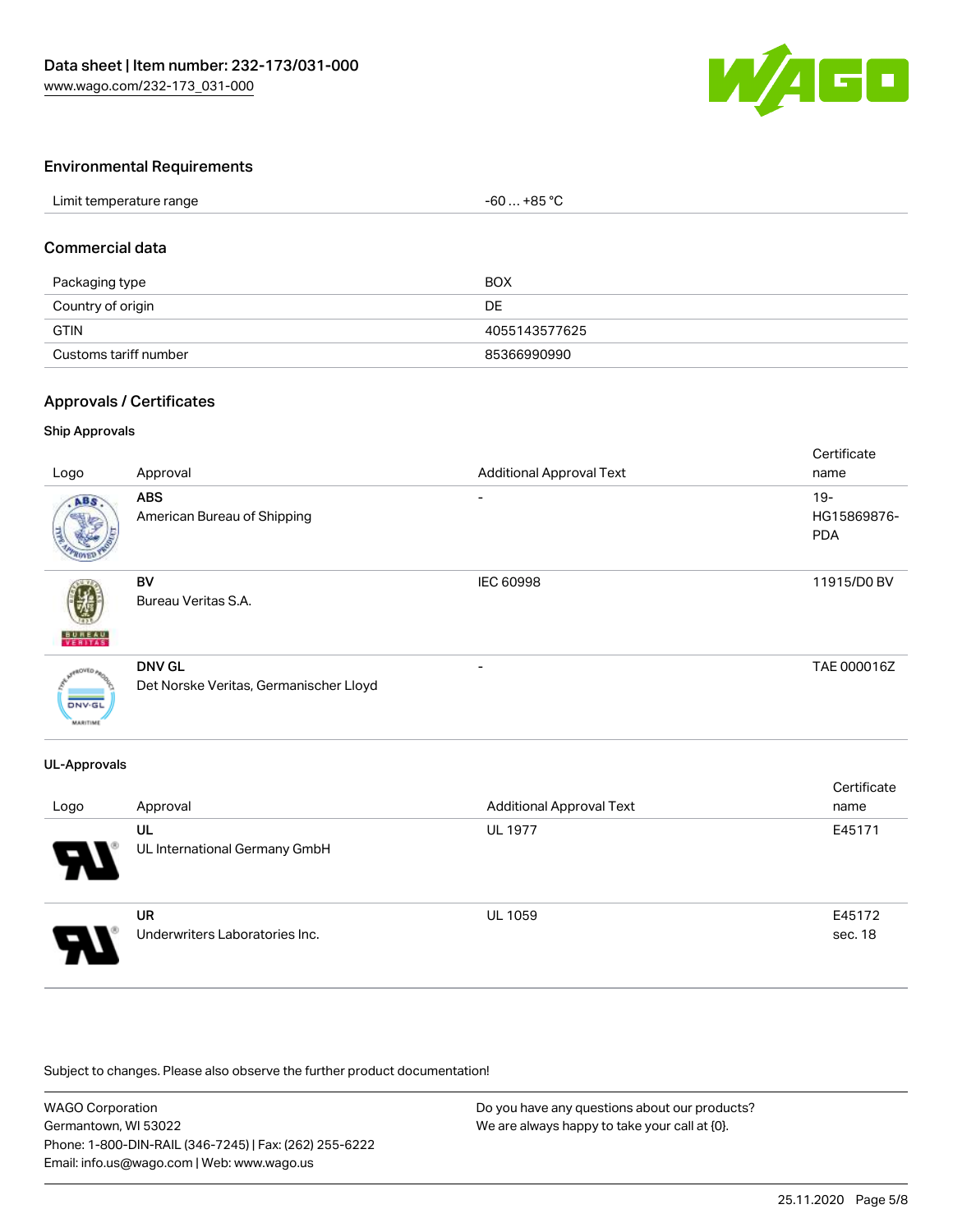## Counterpart



#### Item no.231-643

1-conductor male connector; 2.5 mm²; Pin spacing 5.08 mm; 13-pole; 2,50 mm²; orange [www.wago.com/231-643](https://www.wago.com/231-643)

GO

#### Compatible products

check

|            | Item no.: 210-136<br>Test plug; 2 mm $\emptyset$ ; with 500 mm cable                                                       | www.wago.com/210-136 |
|------------|----------------------------------------------------------------------------------------------------------------------------|----------------------|
|            | Item no.: 210-137<br>Test plug; 2.3 mm $\emptyset$ ; with 500 mm cable                                                     | www.wago.com/210-137 |
|            | Item no.: 231-661<br>Test plugs for female connectors; for 5 mm and 5.08 mm pin spacing; 2,50 mm <sup>2</sup> ; light gray | www.wago.com/231-661 |
| assembling |                                                                                                                            |                      |
|            | Item no.: 231-194<br>Self-tapping screw; B 2.2x13, fixing hole 1.8 mm Ø                                                    | www.wago.com/231-194 |
|            | Item no.: 231-195<br>Screw with nut; M2x12; for fixing element                                                             | www.wago.com/231-195 |
|            | Item no.: 231-295<br>Screw with nut                                                                                        | www.wago.com/231-295 |

## **Downloads** Documentation

| Additional Information |             |        |          |
|------------------------|-------------|--------|----------|
| Technical explanations | Apr 3, 2019 | pdf    | Download |
|                        |             | 3.6 MB |          |

## CAD files

#### CAD data

| 2D/3D Models 232-173/031-000                                                        | URL | Download |
|-------------------------------------------------------------------------------------|-----|----------|
| <b>PCB Design</b>                                                                   |     |          |
| Symbol and Footprint 232-173/031-000                                                | URL | Download |
| CAx data for your PCB design, consisting of "schematic symbols and PCB footprints", |     |          |
| allow easy integration of the WAGO component into your development environment.     |     |          |
| Subject to changes. Please also observe the further product documentation!          |     |          |

WAGO Corporation Germantown, WI 53022 Phone: 1-800-DIN-RAIL (346-7245) | Fax: (262) 255-6222 Email: info.us@wago.com | Web: www.wago.us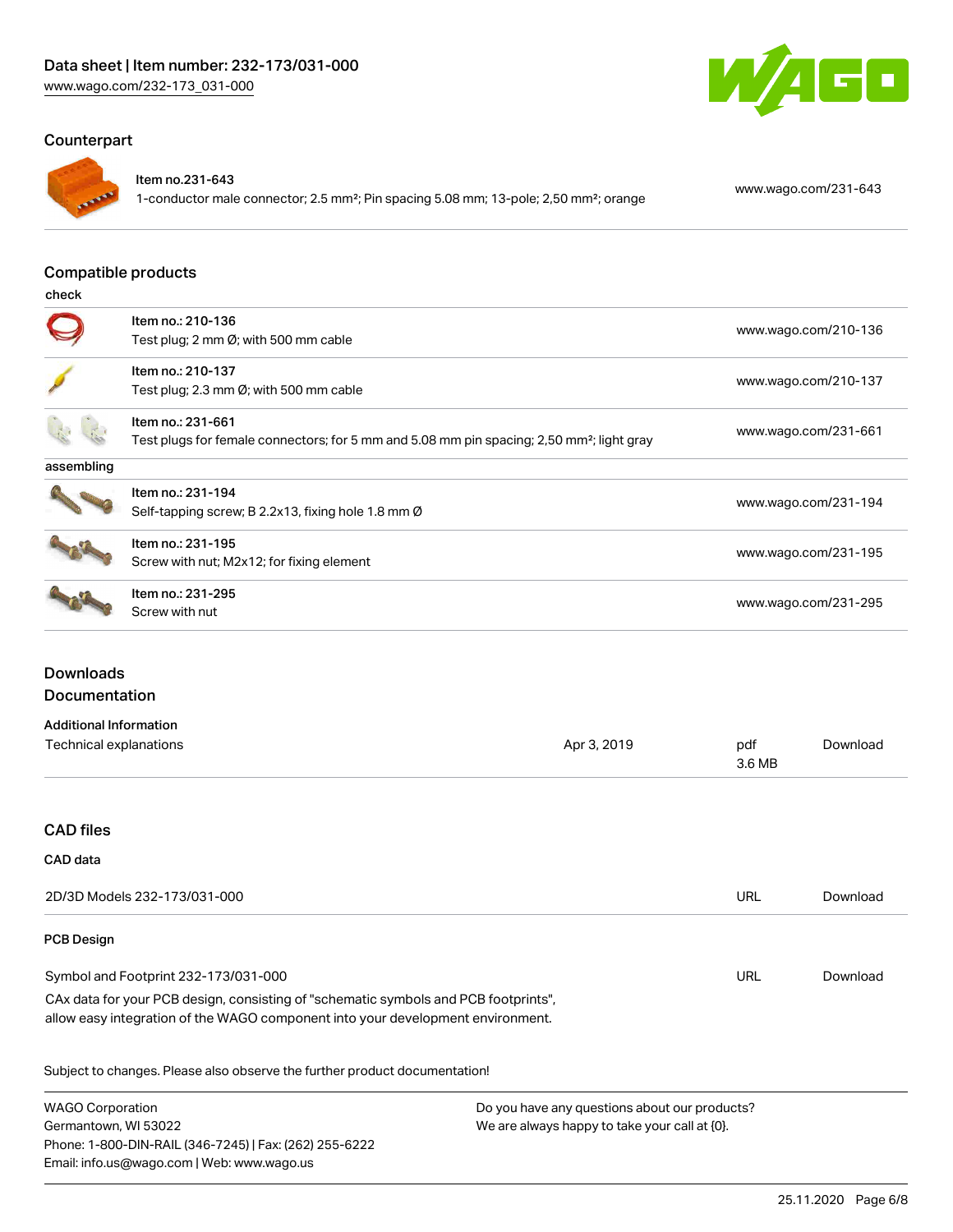#### Supported formats:

- $\blacksquare$ Accel EDA 14 & 15
- $\blacksquare$ Altium 6 to current version
- $\blacksquare$ Cadence Allegro
- $\blacksquare$ **DesignSpark**
- $\blacksquare$ Eagle Libraries
- $\blacksquare$ KiCad
- $\blacksquare$ Mentor Graphics BoardStation
- $\blacksquare$ Mentor Graphics Design Architect
- $\blacksquare$ Mentor Graphics Design Expedition 99 and 2000
- $\blacksquare$ OrCAD 9.X PCB and Capture
- $\blacksquare$ PADS PowerPCB 3, 3.5, 4.X, and 5.X
- $\blacksquare$ PADS PowerPCB and PowerLogic 3.0
- $\blacksquare$ PCAD 2000, 2001, 2002, 2004, and 2006
- $\blacksquare$ Pulsonix 8.5 or newer
- $\blacksquare$ STL
- 3D STEP П
- $\blacksquare$ TARGET 3001!
- $\blacksquare$ View Logic ViewDraw
- $\blacksquare$ Quadcept
- $\blacksquare$ Zuken CadStar 3 and 4
- Zuken CR-5000 and CR-8000 П

PCB Component Libraries (EDA), PCB CAD Library Ultra Librarian

#### CAE data

ZUKEN Portal 232-173/031-000 URL [Download](https://www.wago.com/us/d/Zuken_URLS_232-173_031-000)

Installation Notes

Application

Subject to changes. Please also observe the further product documentation!

WAGO Corporation Germantown, WI 53022 Phone: 1-800-DIN-RAIL (346-7245) | Fax: (262) 255-6222 Email: info.us@wago.com | Web: www.wago.us